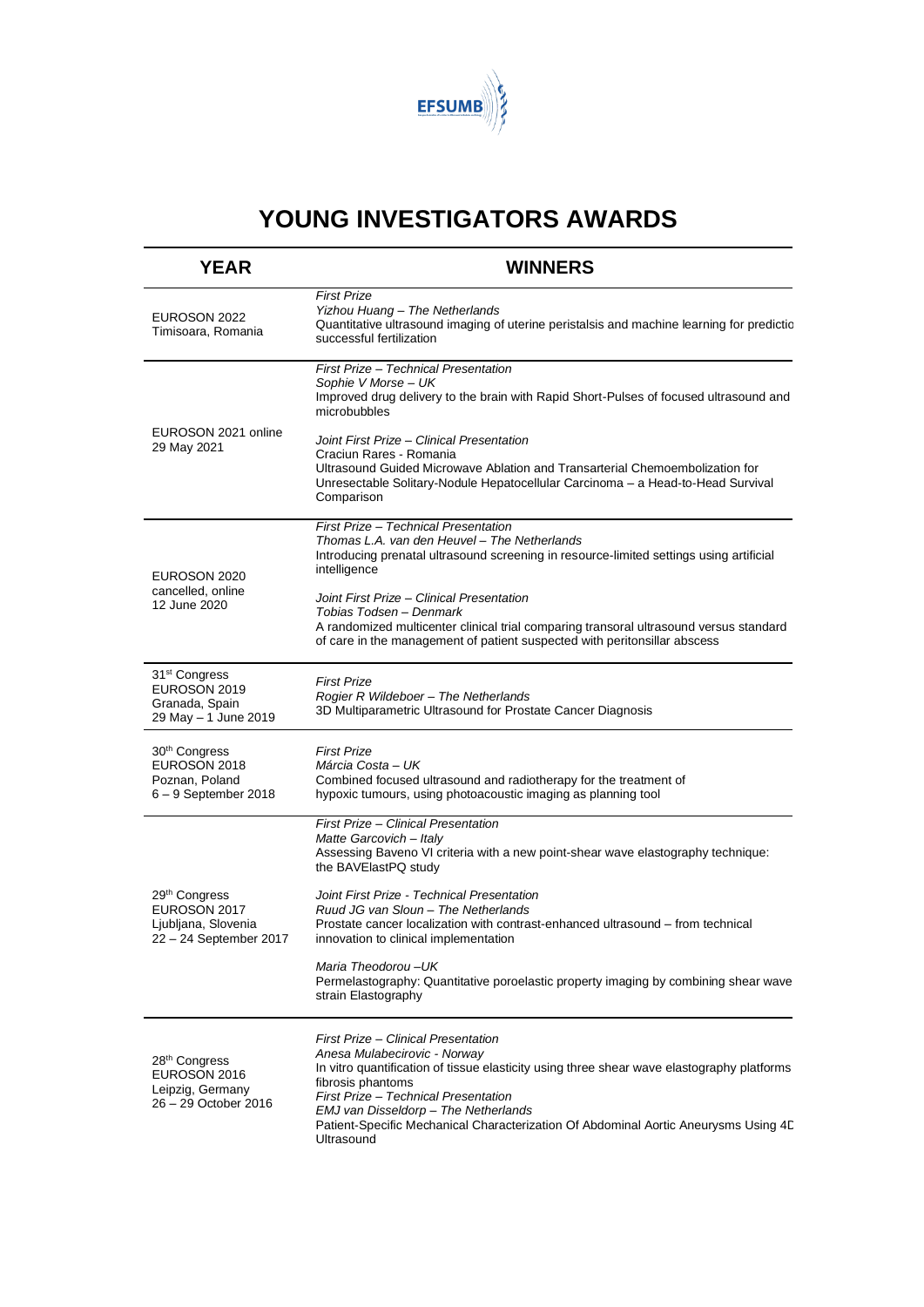

| 27th Congress<br>EUROSON 2015<br>Athens, Greece<br>$6 - 8$ November 2015                 | Joint First Prize<br>Gibran Yusuf - UK<br>Multi-Parametric Ultrasonography of Testicular Haematomas: Features on Grey<br>Scale, Colour Doppler, Contrast Enhanced Sonography and Strain Elastography<br>Rune Wilkens - Denmark<br>Intestinal perfusion measurements with CEUS and dynamic contrast enhanced<br>MR enterography: A comparison study            |
|------------------------------------------------------------------------------------------|---------------------------------------------------------------------------------------------------------------------------------------------------------------------------------------------------------------------------------------------------------------------------------------------------------------------------------------------------------------|
| 26 <sup>th</sup> Congress<br>EUROSON 2014<br>Tel Aviv, Israel<br>26 - 28 May 2014        | <b>First Prize</b><br>Maarten PJ Kuenen-The Netherlands<br>Contrast-ultrasound dispersion imaging for prostate cancer localization: comparison<br>between imaging and histopathology                                                                                                                                                                          |
| 25 <sup>th</sup> Congress<br>EUROSON 2013<br>Stuttgart, Germany<br>9-12 October 2013     | <b>First Prize</b><br>David Maresca- The Netherlands<br>Imaging Microvasculature with Contrast Enhanced Ultraharmonic Ultrasound                                                                                                                                                                                                                              |
| 24th Congress<br>EUROSON 2012<br>Madrid, Spain<br>22 - 24 April 2012                     | <b>First Prize</b><br>Ankur Thapar - UK<br>Dose-dependent artefact in the far wall of the carotid artery with dynamic contrast<br>enhanced ultrasound                                                                                                                                                                                                         |
| 23 <sup>rd</sup> Congress<br><b>WFUMB 2011</b><br>Vienna, Austria<br>26 - 29 August 2011 | <b>First Prize</b><br>Klazina Kooiman-The Netherlands<br><b>Therapeutic Bubbles</b>                                                                                                                                                                                                                                                                           |
| 22 <sup>nd</sup> Congress<br>EUROSON 2010<br>Denmark, Copenhagen<br>22-25 August 2010    | <b>First Prize</b><br>Luca Maria Sconfienza - Italy<br>Long-term survey of three different ultrasound (US)-guided percutaneous treatments of<br>fasciitis: results of a randomized controlled trial                                                                                                                                                           |
| 21 <sup>st</sup> Congress<br>EUROSON 2009<br>Edinburgh, UK<br>6-8 December 2009          | Joint First Prize<br>Ester Leung - The Netherlands<br>Automated analysis of three-dimensional stress echocardiography<br>M Palmowski, Germany<br>Molecular imaging with ultrasound                                                                                                                                                                            |
| 20 <sup>th</sup> Congress<br>EUROSON 2008<br>Timisoara, Romania<br>31 May - 3 June 2008  | <b>First Prize</b><br>Richard G.P. Lopata - The Netherlands<br>"4D Cardiac Strain Imaging for diagnosis of chronic heart failure"                                                                                                                                                                                                                             |
| 19th Congress<br>EUROSON 2007<br>Leipzig - Germany<br>24-27 October 2007                 | Joint First Prize<br>Emma Chung - United Kingdom<br>"Detection of small vessel occlusion using Doppler ultrasound; an in vitro study"<br>Vito Cantisani - Italy<br>"Detection of hepatic metastases from colorectal tumours: prospective evaluation of US<br>sonoVue low mechanical index (MI) real time-enhanced US as compared with 64 slice-<br>BOPTA-MRI" |
| 18 <sup>th</sup> Congress<br>EUROSON 2006<br>Bologna - Italy<br>18 September 2006        | First Prize M.E. Frijlink - The Netherlands<br>"Harmonic Intravascular Ultrasound"                                                                                                                                                                                                                                                                            |
| 17th Congress<br>EUROSON 2005<br>Geneva - Switzerland<br>27 September 2005               | First Prize Radoslaw Jaworski - Poland<br>"Why Don't We Use Sonography By Children With Gastroesophageal Reflux? The<br>Ultrasonographic Features Of Gastroesophageal Reflux By Children"<br>Second Prize Dominik Seybold - Germany<br>"Standardized Imaging of the Posterior Tibial Tendon by Ultrasound (13 MHz)"                                           |